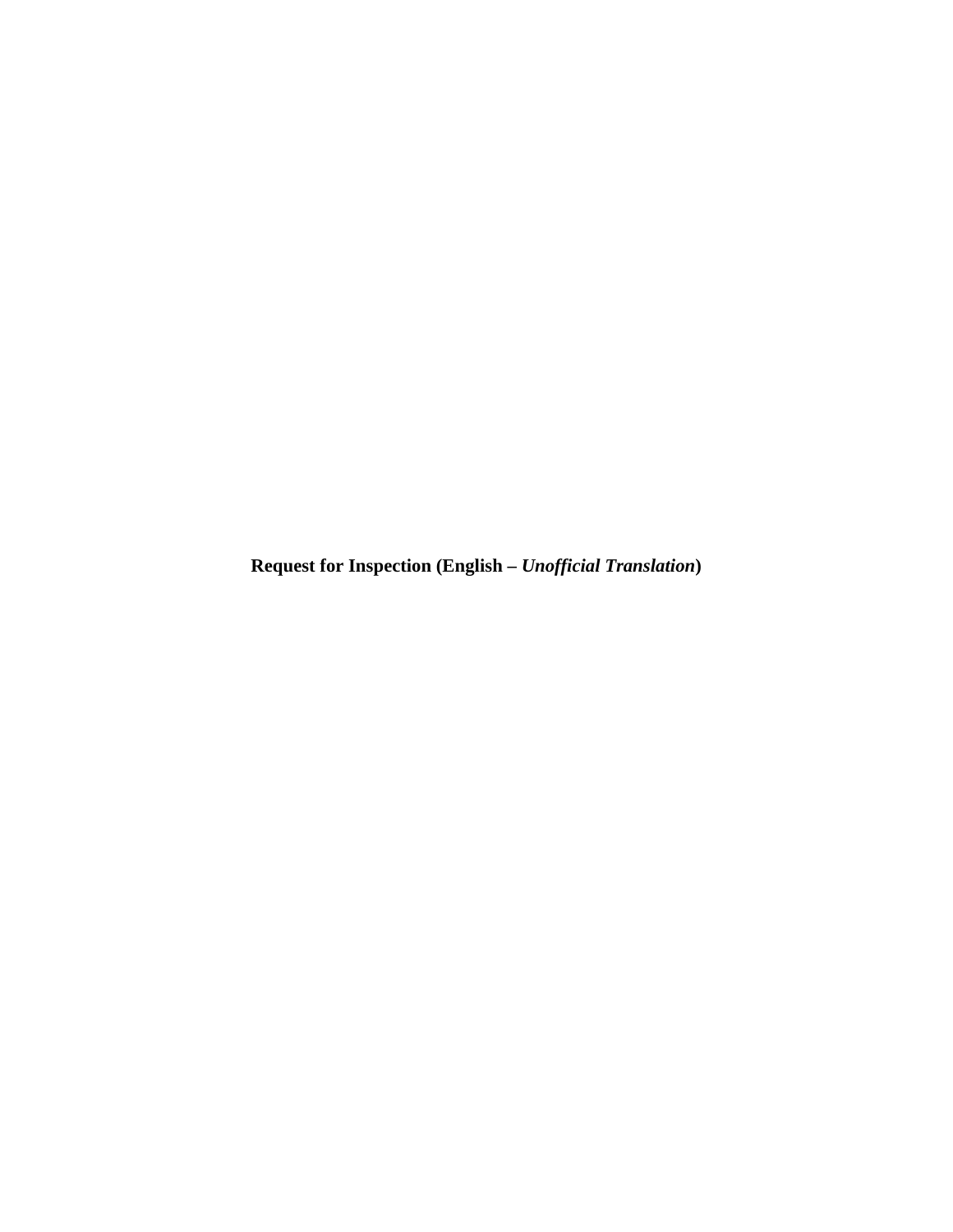# **COLLECTIF DES PERSONNES VICTIMES DE L'EROSION COTIERE TOGO (CPVEC) [TOGO VICTIMS OF COASTAL EROSION COLLECTIVE]**

B.P. 4180, Lomé, Togo erosioncotièrtogo.skyrock.com Tel.: +228 90 30 30 03

Tuesday, January 27, 2015

Chair Inspection Panel

**Subject:** Complaint

Dear Sir:

We, the victims of coastal erosion, would like to respectfully inform you that, as a result of the construction works taking place in the Port of Lomé, we, the neighboring residents, are the victims of increasing coastal erosion. Despite all our efforts to assert our rights vis-à-vis the managers of said project, i.e., the IFC, Bolloré and the Government of Togo, we have not had a favorable response; on the contrary, we have been subject to intimidation.

Studies have shown that following the construction of the first wharf (in the 1960s), the sea advanced by 1 to 7 meters each year, and by 2012, we were losing dozens of meters of land to the sea each month, which is why we are accusing the project managers of causing increasing coastal erosion. In June, July and August of 2012, the sea advanced 60 meters, causing serious material damage, to huts, coconut palm plantations, leisure areas such as Obama Beach, cemeteries and "fétiches" in villages such as Baguida plage, Avepozo, Kpogan, Afidegnigban, Agbavi, Gbodjome, Devikeme, Alimangnan, Agbedrafo, Kpeme and Edo Kodji.

After the government, via the Ministry of Social Affairs, released CFAF 240,000 for thirteen victims in Baguida plage and departed, [there were findings in] the other villages but no financial or moral support was received. In December 2012, there was a second group of victims and in 2013, 39 huts were affected by coastal erosion.

In January 2012, we created the victims of coastal erosion collective to defend our rights. Several meetings between us and professors at the University of Lomé created a clearer picture of the rapid disappearance of our homes. Some young victims have called the project for the construction of the third wharf a kind of modern slavery; others propose [proceeding through] legal channels. As Togo is a country in which the rule of law prevails and the IFC, the financial partner, is a branch of the World Bank, which expends a great deal of effort to restore democracy and equal rights and modernize our justice system, a request from our collective dated March 24, 2014 [was submitted to the World Bank] via the Office of the World Bank Resident Representative in Togo and a few days [later] the Bank called us to discuss our case. We were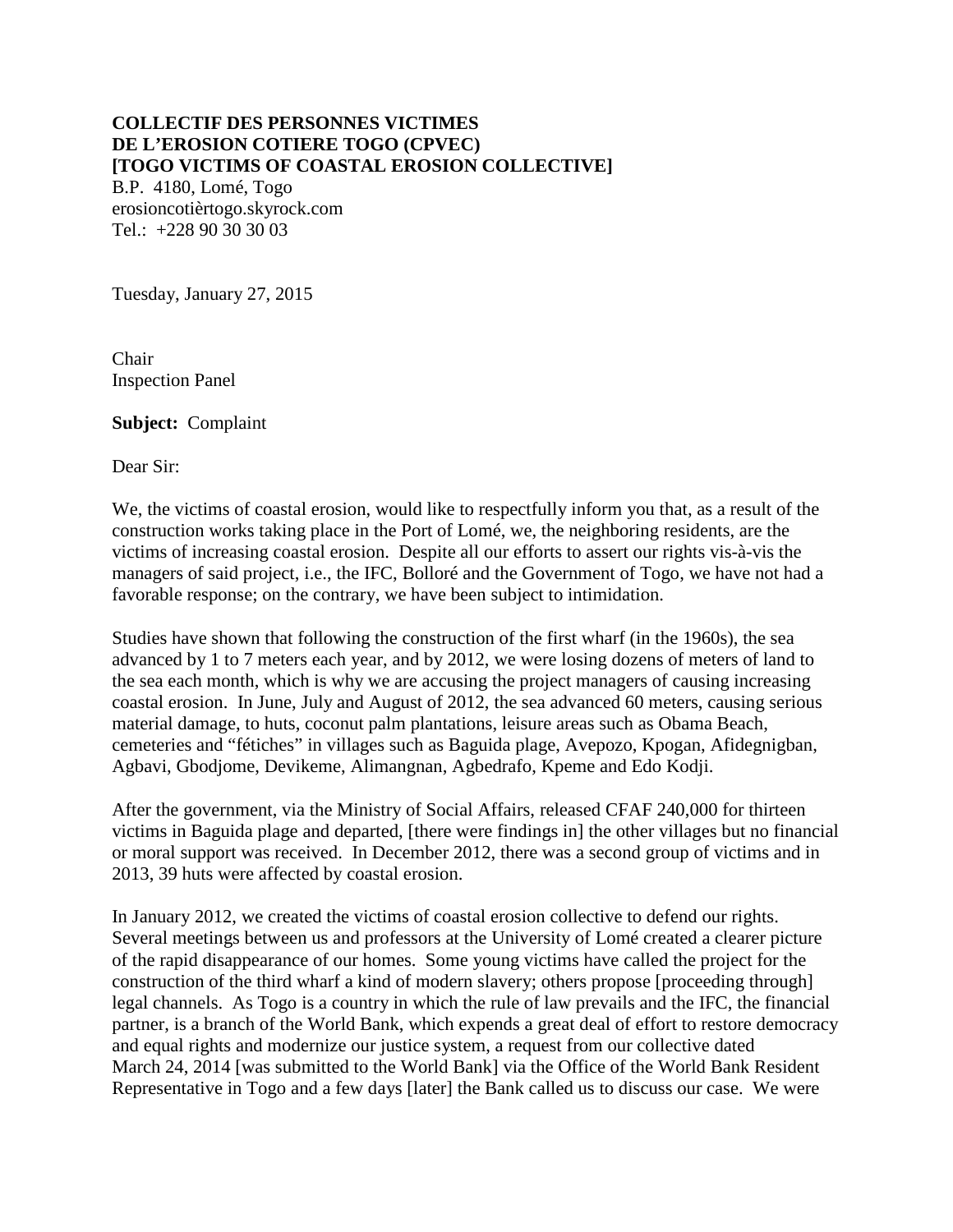received by Mr. Koffi Hounkpè, Ph.D., specialist in disaster risk management employed by the World Bank, and the meeting lasted 27 minutes. The conclusions: according to Mr. Hounkpè, the encroachment of the sea in recent times is a natural [disaster seen] around the world; if we would like clarifications, we should contact the Ministry of the Environment, particularly Mr. Mourou, the contact person for risks and catastrophes at the Ministry. We also mentioned the results of the environmental impact studies for the work being done in the Autonomous Port of Lomé; as financial partner, his answer was still that it is the Ministry of the Environment that is best placed to respond to us. After months with no news on our case, the collective sent a second letter to serve as notice of a sit-in in front of the World Bank office in Lomé. We received a telephone follow-up exactly 28 days after [submission of this letter], followed by a second meeting at the World Bank office in Togo. The result: a meeting that was to have begun at 3:00 p.m. GMT in Togo as agreed, but owing to the resident representative's workload began at 4:39 p.m. and ended at 7:12 p.m. Issues regarding the functioning of the IFC and IDA, both part of the World Bank, were discussed, and we raised the idea of a meeting with the IFC project managers.

A few days later, some colleagues in the diaspora, who are aware of the situation, advised us to contact the Inspection Panel.

On September 16, 2014, we sent a letter requesting another meeting with the IFC manager and a new environmental impact study for this project. At this point the World Bank Resident Representative in Togo replied to us by letter indicating that he had transmitted our request to the IFC and that the World Bank Group was endeavoring to find a solution to our problem. We should note that in early September 2014, the IFC Regional Representative responded to us that [she] had received our letter but declined responsibility in respect of this project for [these] reasons: "Your letters make reference to the impact of the project for the construction of the 3<sup>rd</sup> wharf in the Autonomous Port of Lomé. We would like to advise you that the development of this port infrastructure is not part of the portfolio of development projects financed by the World Bank. The only port development project with which the IFC (International Finance Corporation, which is a branch of the World Bank that finances private sector projects) is associated is the container terminal in Lomé, the construction of which began on November 26, 2012." The project for which financing was provided is the container port. The collective responded that the container port project is a project that is linked to the third wharf but received no response from the IFC.

N.B.: We attended a meeting at the Ministry of the Environment, which declared before several chiefs from the victim village that the construction of the third wharf had not had a negative impact on us, the neighboring population.

Someone close to the Bolloré foundation says: Bill Gates may lose similar cases in Europe; the Bolloré foundation in Africa does not.

We deplore the length of time it has taken the office of the World Bank in Togo, as a global and apolitical institution, to deal with our case.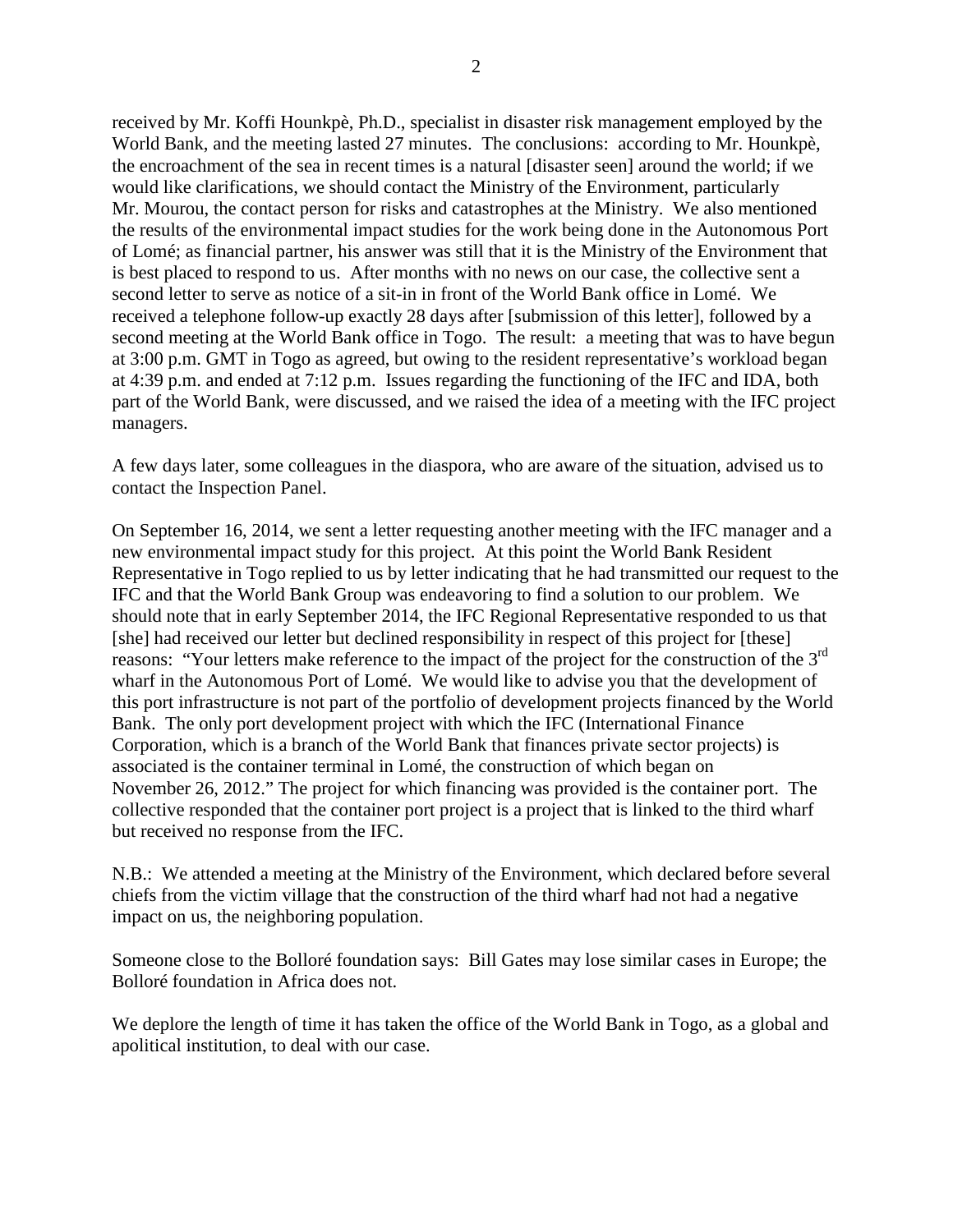Conclusion

We ask the board [and] the Inspection Panel to open an investigation into our case as victims of coastal erosion in Togo.

The consequences will be very serious for the neighboring population, which has no housing or work; [this] can create a public danger in the future, such as rural depopulation, thefts, etc.

For the Collective

 $\sqrt{s}}/s$  /s/ Edo TONOUDO Mawuto ABBEY Amévi TAY

Attachments:

- Link to photos in evidence [\(erosioncotiertogo.skyrock.com\)](http://www.erosioncotiertogo.skyrock.com/)
- Dialogue with the World Bank office representative, Togo
- Dialogue with the IFC regional representative
- CD of reporting on the erosion with the chiefs of the victim village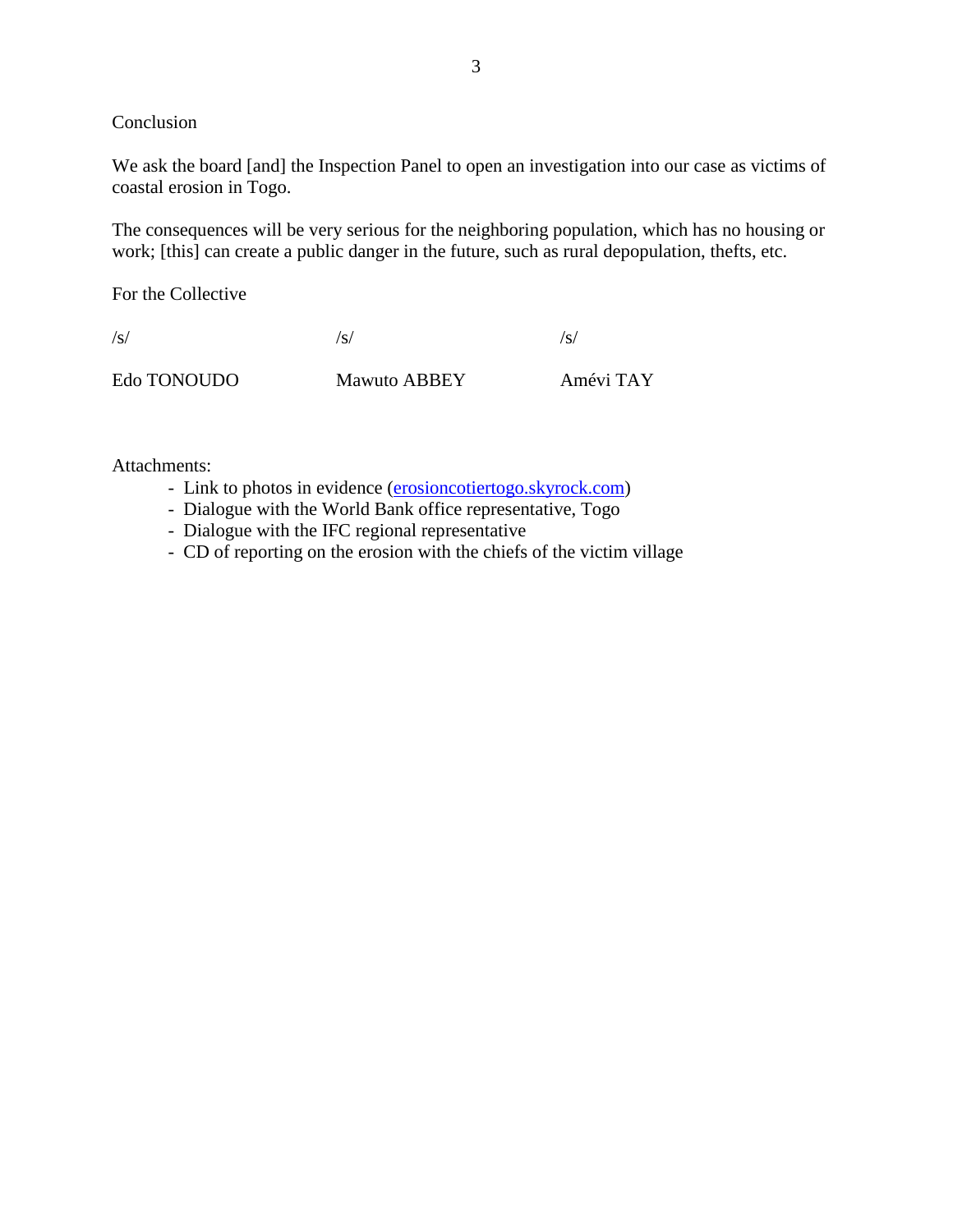IFC International Finance Corporation World Bank Group

*The Country Manager Benin, Burkina Faso, Ghana, Guinea, Niger and Togo*

Accra, October 29, 2014

Victims of Coastal Erosion Collective B.P. 4180 Lomé, Republic of Togo

## **Subject: Letters from the Victims of Coastal Erosion Collective to the World Bank**

Ladies and Gentlemen:

We are writing in response to your letters of March 24, August 1 and September 16, 2014 sent to the World Bank Resident Representative in Lomé, Togo, on behalf of the victims of coastal erosion from June 2012 to the present.

We would first like to say that we are attentive to your concerns, as coastal erosion affects the most vulnerable segments of the population, not only in Togo but around the region and around the globe. Your letters make reference to the impact of the project for the construction of the 3<sup>rd</sup> wharf in the Autonomous Port of Lomé. We would like to advise you that the development of this port infrastructure is not part of the portfolio of projects financed by the World Bank. The only port development project with which the IFC (International Finance Corporation, which is the branch of the World Bank that finances private sector projects) is associated is the container terminal in Lomé, the construction of which began on November 26, 2012.

In accordance with the objectives of the comprehensive poverty reduction strategy and in the context of the implementation of the maritime transport sectoral policy, the Togolese Government signed a concession contract with the company Lomé Container Terminal SA (LCT) on December 15, 2008 for the design, financing, construction, management and operation of a container terminal in the port area. This project is the responsibility of the authorities of the Autonomous Port of Lomé and was the subject of a detailed social and environmental impact study, for which a Certificate of Environmental Compliance was issued on October 22, 2010 by the Togolese Government via its Environment Directorate, which is responsible for its application.

The detailed social and environmental impact studied was carried out in accordance with national laws and the IFC's Environmental and Social Performance Standards, which require the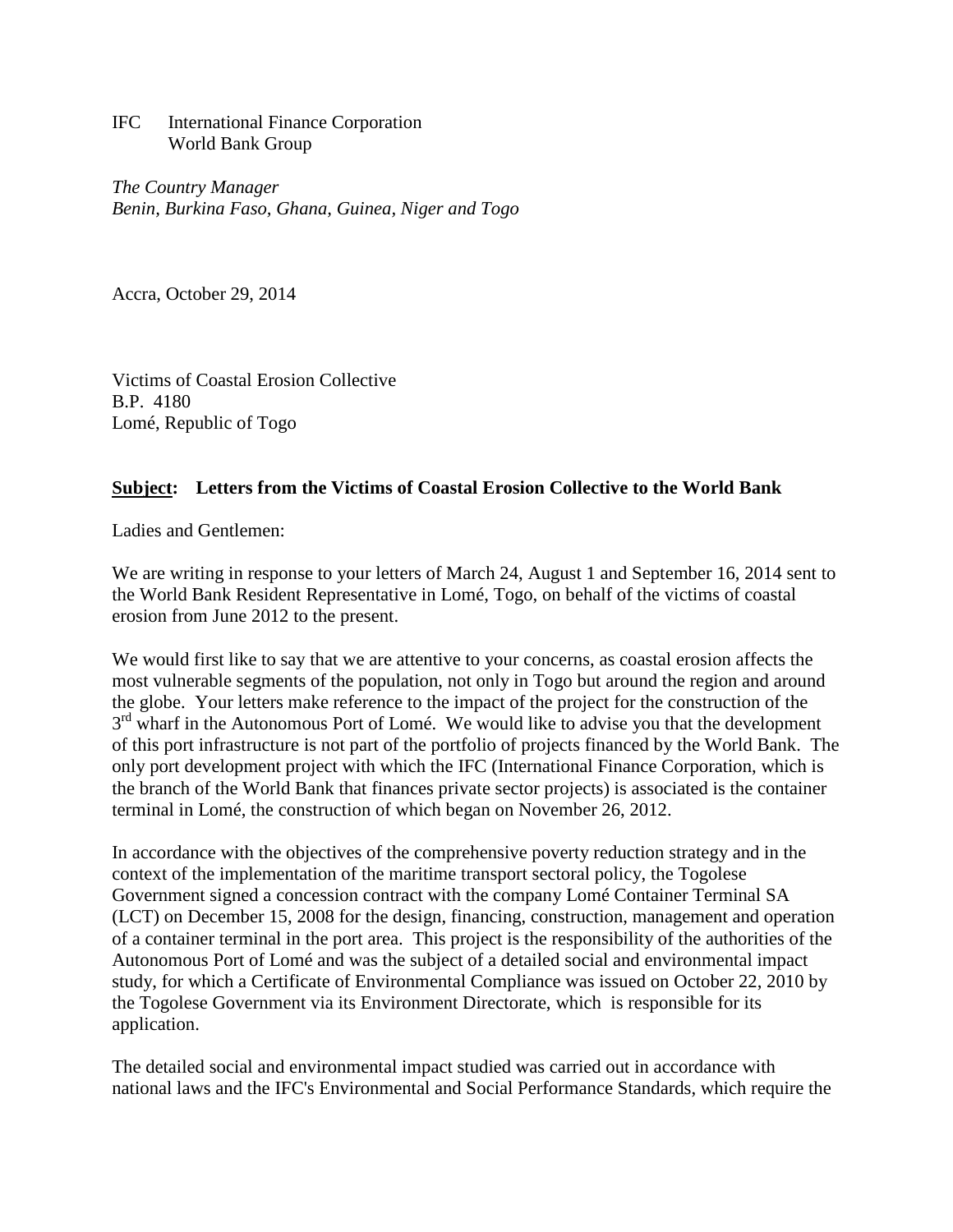involvement of the population affected by the project in the context of public consultations and the implementation of development activities for the restoration of livelihoods.

Given that the issue of coastal erosion is a national and cross-border issue, its consequences cannot be mitigated by a single organization or a single project, but rather by a group of stakeholders whose actions must be coordinated under the aegis of the Togolese government, which has sole sovereignty in this area. We thus recommend that you submit your request to the Togolese government via the Minister of Public Works and Transportation. On our side, we will at the same time inform the Minister of the approach you are taking.

We sincerely thank you for your interest in the cause of the victims of coastal erosion and we encourage you to adopt a coordinated approach involving direct communication with the Togolese Government, which is the sovereign authority in this matter.

Sincerely yours,

/s/

Ronke-Amoni Ogunsulire Regional Representative

Cc: Minister of Public Works and Transport, Togo Minister of the Environment and Forest Resources, Togo Minister of the Economy and Finance, Togo Minister of Development and Land Use Planning, Togo Director General, Autonomous Port of Lomé, Togo Director General, ANGE, Togo Director of the Environment, Togo Coordinator of the National Platform for the Reduction of Disaster Risks, Togo Director, World Bank, Togo Resident Representative, World Bank, Togo Investment Officer, Netherlands Development Bank (FMO) Investment Officer, African Development Bank (AfDB)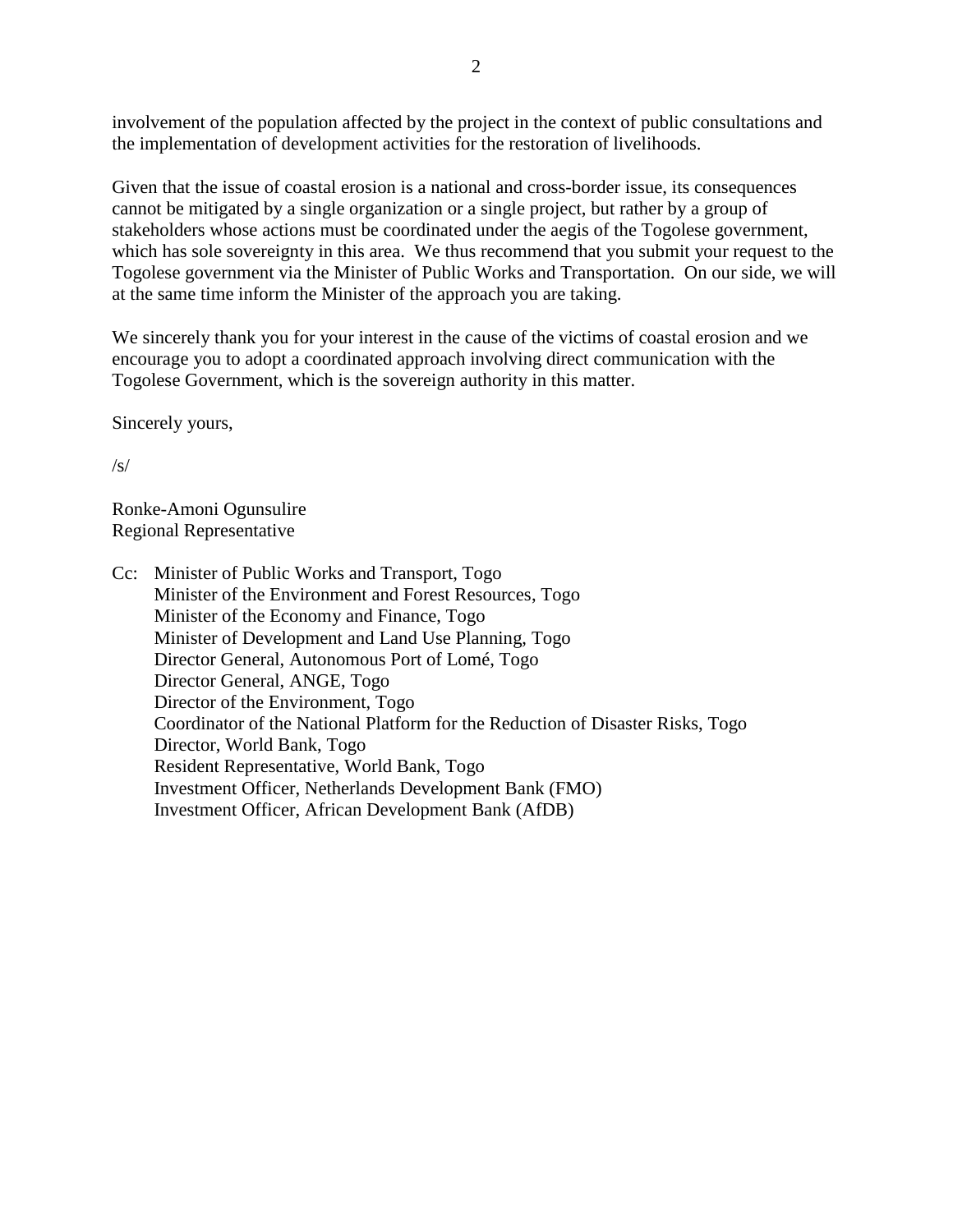**World Bank Togo Office**

Lomé, August 18, 2014

Our ref.: BS/KH/250/14

Victims of Coastal Erosion Collective Lomé, Togo

*Subject: Your follow-up letter of August 1, 2014*

Dear Sir/Madam:

We acknowledge receipt and thank you for your above-referenced letter requesting a new environmental impact study on the project for the construction of the  $3<sup>rd</sup>$  wharf.

In follow-up, we advise you that environmental impact studies for projects receiving financing from the World Bank Group are the responsibility of the government, specifically the Ministry of the Environment and Forest Resources, and we suggest that you contact that Ministry.

We trust that you will receive a favorable response to your request.

Yours sincerely,

/s/

Koffi K. Hounkpè Acting Resident Representative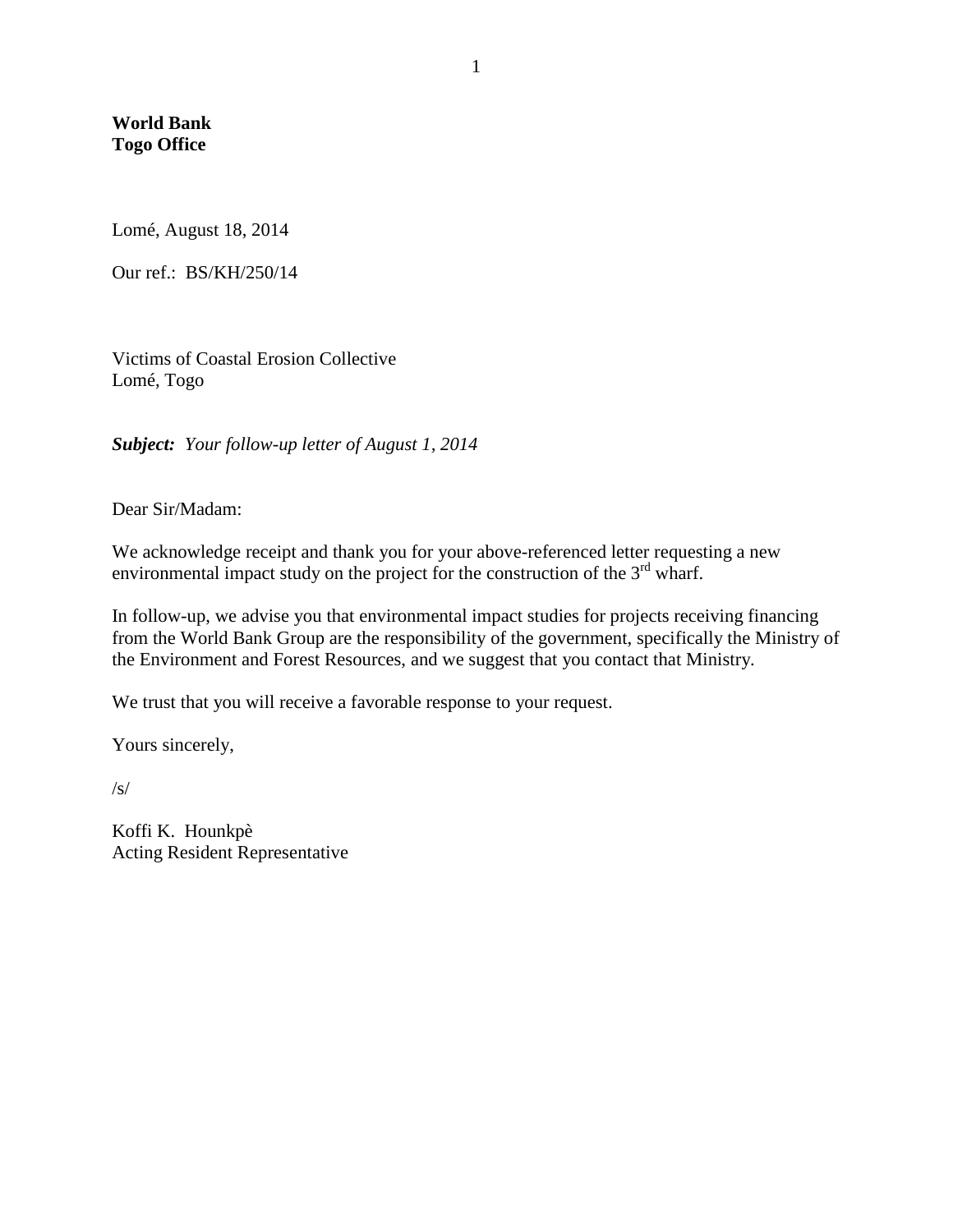**World Bank Togo Office**

Lomé, October 3, 2014

Our ref.: EHL/KH/306/14

Victims of Coastal Erosion Collective (CPVEC) Lomé

*Subject: Your letter of September 16, 2014*

Dear Sir/Madam:

We acknowledge receipt and thank you for your letter of September 16, 2014 regarding the problems of coastal erosions affecting the population.

The World Bank Office in Lomé has forwarded your request to the International Finance Corporation (IFC), and we assure you of the interest of the World Bank Group in this issue.

Sincerely yours,

/s/

Hervé Assah Resident Representative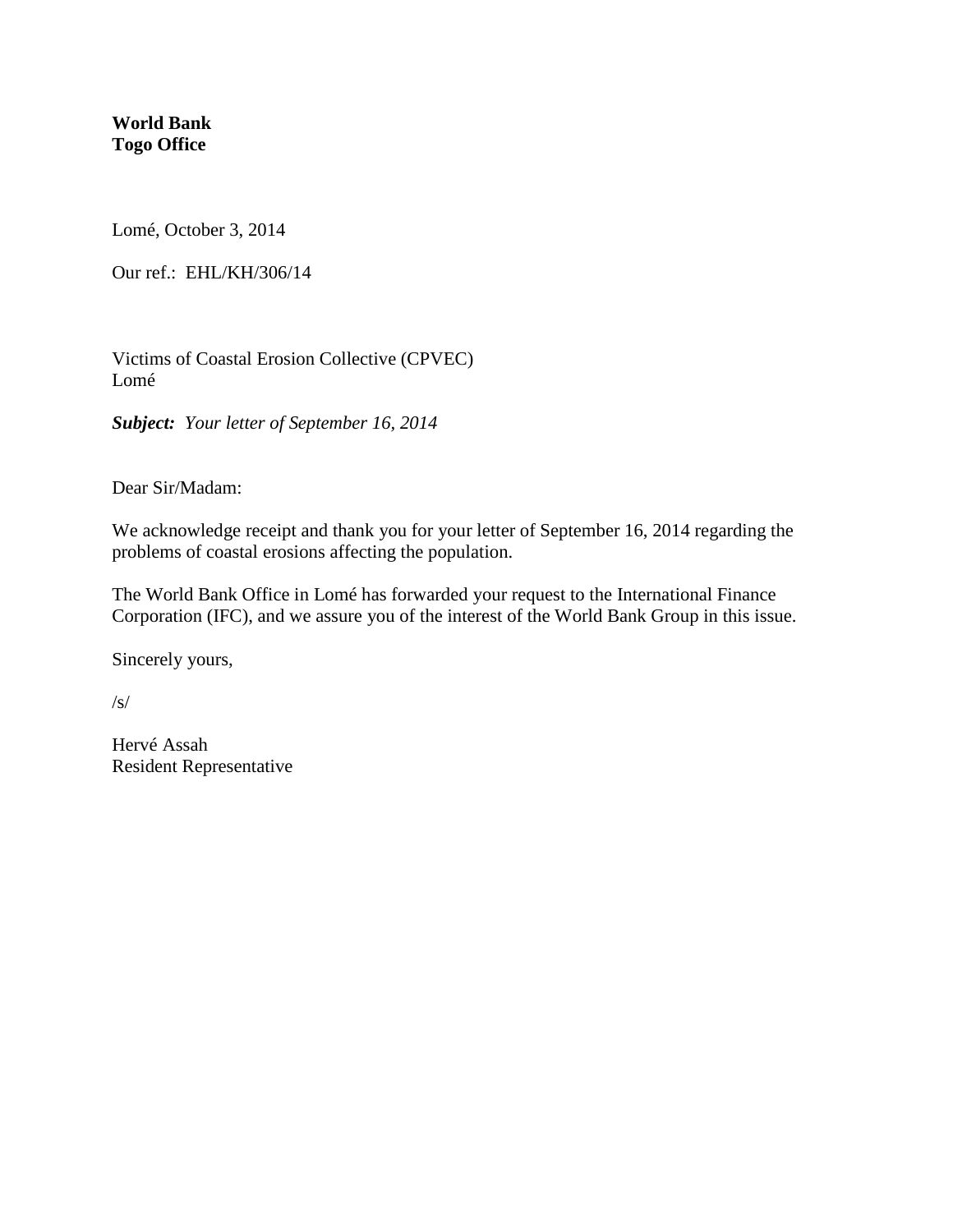# **Victims of Coastal Erosion Collective (CPVEC)**

Baguida, June 2, 2014

World Bank Resident Representative Togo

Subject: Notice of Sit-in

Dear Sir:

We would like to remind you, via this letter, that in follow-up to our letter of March 27, 2014 you granted a meeting on Tuesday, April 8, 2014 at 3:00 p.m.

During our discussion, you promised to review our situation. However, since that time you have not honored your commitments, which makes our situation very difficult, day by day.

We ask you to take all possible steps to invite the leaders of the collective to a sincere meeting to define the compensation terms.

We would like to inform you that if no such invitation is received in the near future, the collective will be forced to organize sit-ins in front of your office.

N.B.: As Togo is a county in which the rule of law prevails, we will use all legal means to claim our rights. We remind the World Bank to respect its own rules on the project for the construction of the third wharf.

Thank you for your attention to our request.

Yours sincerely,

For the Collective

- /s/ Edo Tonoudo
- /s/ Abbey D. Mawuto
- /s/ Tay Amegi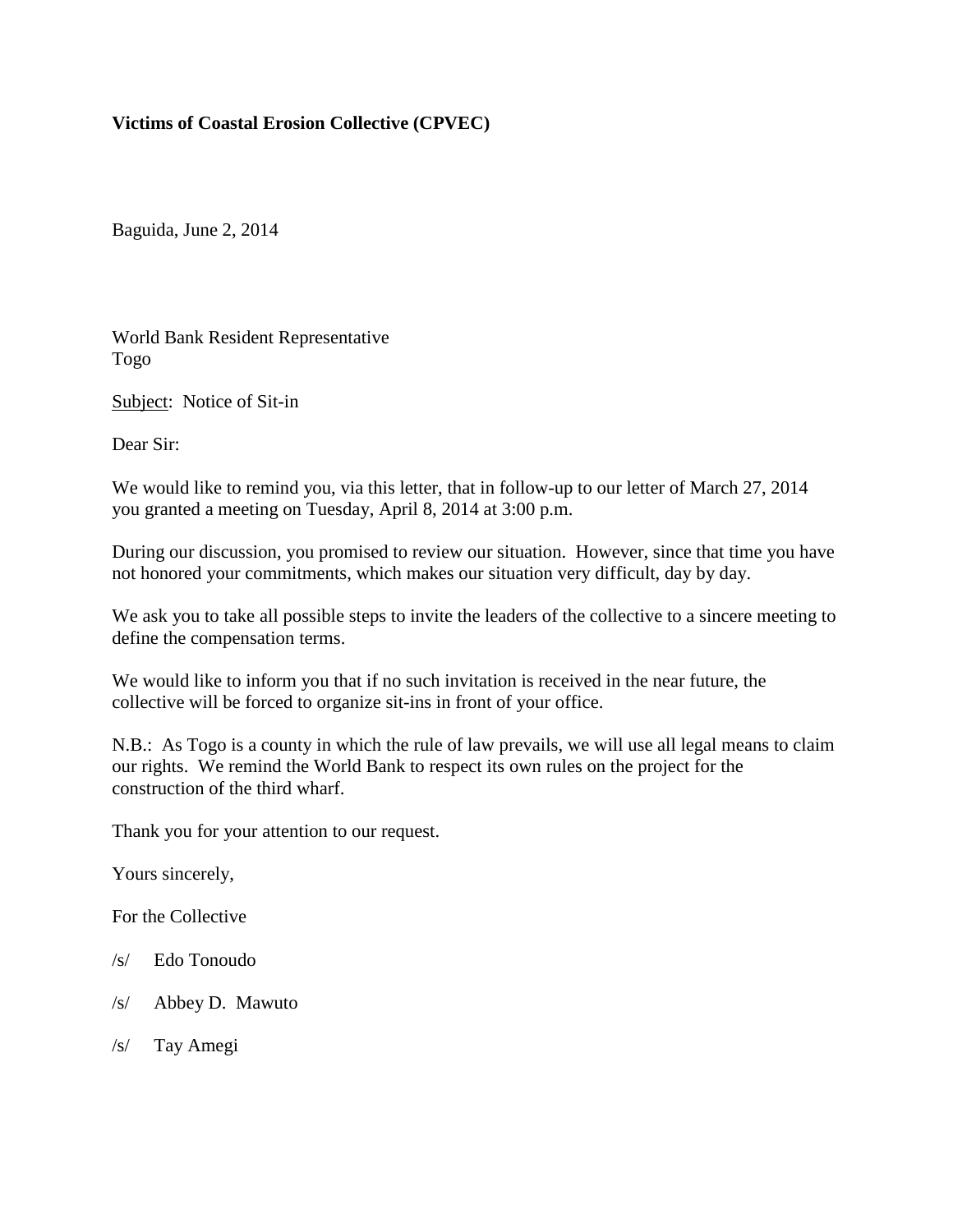#### **Victims of Coastal Erosion Collective**

Cell: 00228 90 30 30 03

Baguida, August 1, 2014

World Bank Resident Representative Togo Office

#### **Subject: Follow-up letter from the Victims of Coastal Erosion**

Dear Sir:

We, the victims of coastal erosion from 2012 to the present, would like to request a new environmental impact study on the project for the construction of the  $3<sup>rd</sup>$  wharf, which has increased the erosion on the eastern side of the project.

Considering that from the 1960s to the 1980s, the sea advanced between 1 to 7 meters [per year], and that recently we have lost dozens of meters of our land to the sea each month, which has caused significant losses for the neighboring population, i.e., field of coconut palms, housing, leisure space, cemetery, etc. [sentence incomplete]. We reject the first environmental study for the above project, which did not involve the neighboring population on the eastern side of the Port and therefore request another study that will involve the villages that have suffered grievously from the encroachment of the sea.

We await your favorable response.

Yours sincerely,

For the Collective

 $\sqrt{s}}/s$  /s/

Edo TONOUDO ABBEY Mawuto TEY Amévi

Attachments:

- Some photos
- Cc's to interested parties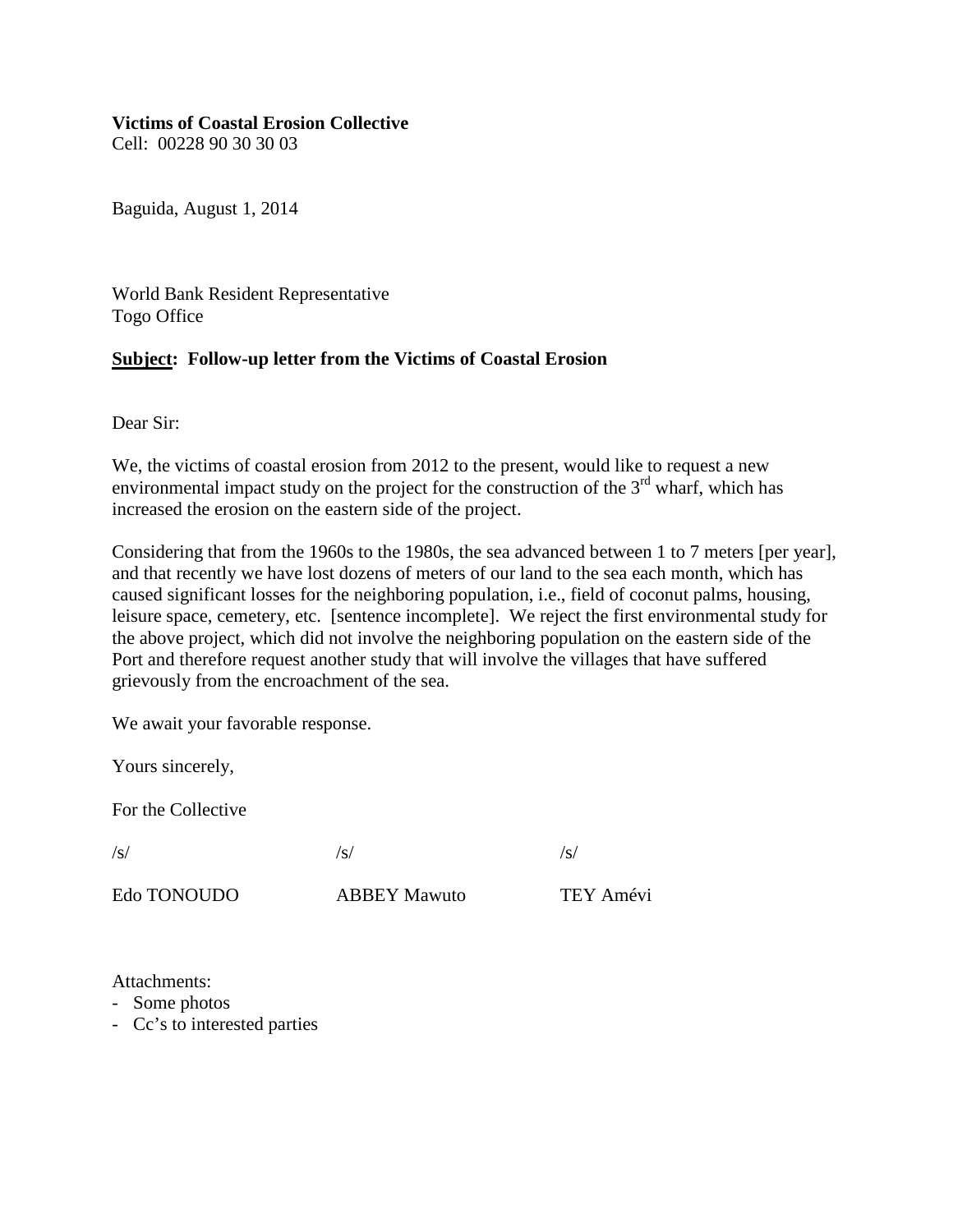# **TOGO VICTIMS OF COASTAL EROSION COLLEC**TIVE **(CPVEC)**

erosioncotièrtogo.skyrock.com Tel.: +228 90 30 30 03

Tuesday, November 4, 2014

Regional Representative of the IFC c/o World Bank Resident Representative Togo Office

**Subject:** Response to the letter of October 29, 2014

Dear Madam:

We acknowledge receipt and thank you for your letter of October 29, 2014. In our letters we noted that in the 1980s the sea advanced between 1 and 7 meters per year, but since 2012 we have been losing dozens of meters of land to the ocean each month. For this reason, we accuse the managers of the construction of the  $3<sup>rd</sup>$  wharf with responsibility for the increase in coastal erosion, particularly as we, the neighboring population, were not involved in the environmental impact study.

We know that "it is the locomotive that pulls the railway cars"; in the same way, the container port project is a project that is related to the  $3<sup>rd</sup>$  wharf.

What is happening to us is deplorable, which is why we are asking you to apply your regulations to this project, as you have done for every other project carried out in Togo (gas pipeline). Let us avoid rural depopulation. Despite the efforts of our authorities to find technical and financial partners to slow the encroachment of the sea, the problem continues to worsen.

Conclusion: we ask you to request another environmental impact study and a meeting with the IFC project manager for further clarifications.

Thank you for the many sustainable development projects that you continue to implement in Togo. We look forward to your cooperation.

For the Collective

 $\sqrt{s}}/s$  /s/

| Mr. Edo TONOUDO | Mrs. ABBEY D. Mawuto | Mr. TEY Amevi |
|-----------------|----------------------|---------------|
|-----------------|----------------------|---------------|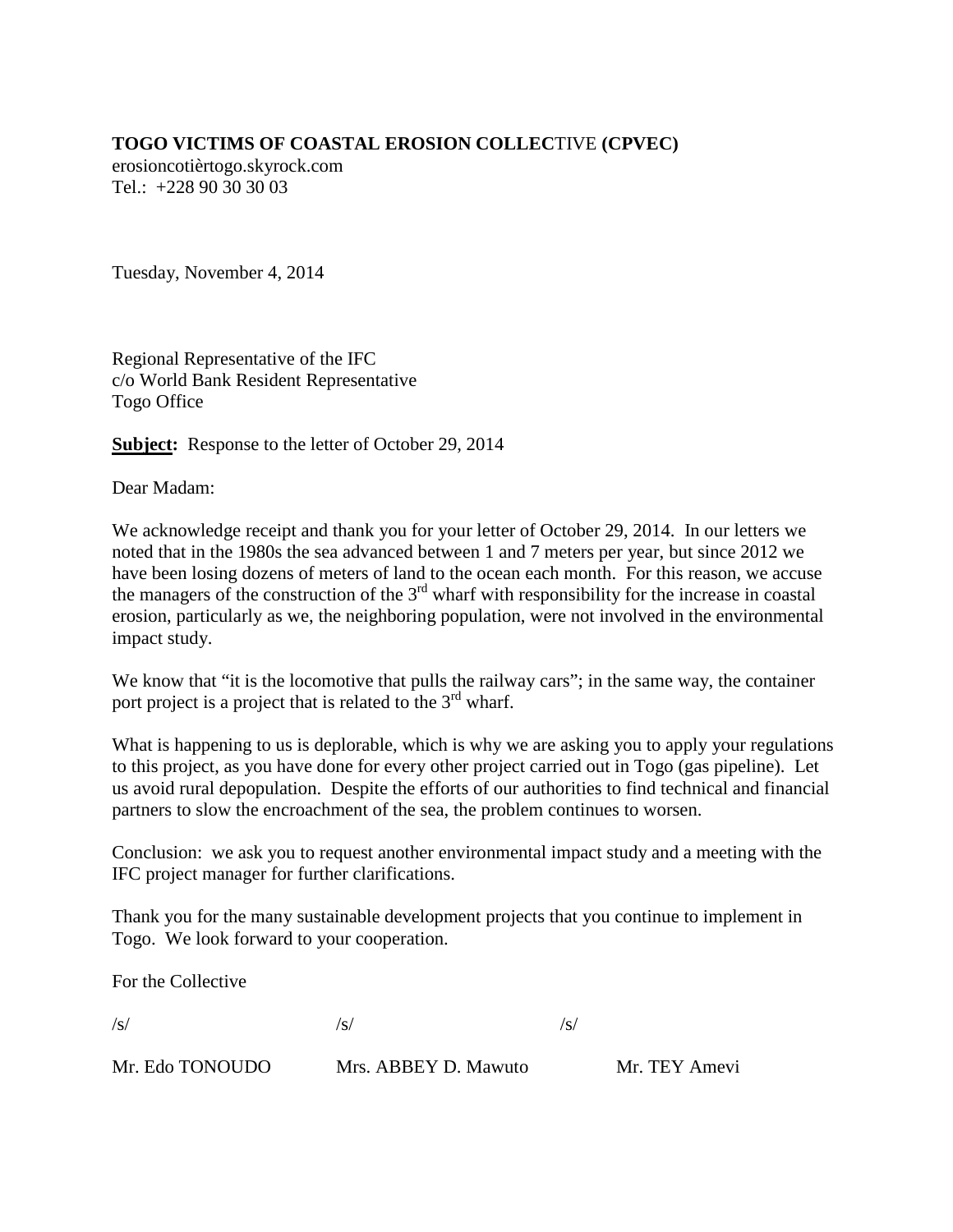[duplicate of letter of August 1, 2014]

**Victims of Coastal Erosion Collective** Cell: 00228 90 30 30 03

Baguida, August 1, 2014

World Bank Resident Representative Togo Office

#### **Subject: Follow-up letter from the Victims of Coastal Erosion**

Dear Sir:

We, the victims of coastal erosion from 2012 to the present, would like to request a new environmental impact study on the project for the construction of the  $3<sup>rd</sup>$  wharf, which has increased the erosion on the eastern side of the project.

Considering that from the 1960s to the 1980s, the sea advanced between 1 to 7 meters [per year], and that recently we have lost dozens of meters of our land to the sea each month, which has caused significant losses for the neighboring population, i.e., field of coconut palms, housing, leisure space, cemetery, etc. [sentence incomplete]. We reject the first environmental study for the above project, which did not involve the neighboring population on the eastern side of the Port and therefore request another study that will involve the villages that have suffered grievously from the encroachment of the sea.

We await your favorable response.

Yours sincerely,

For the Collective

 $\sqrt{s}}/s$  /s/

Edo TONOUDO ABBEY Mawuto TEY Amévi

Attachments:

- Some photos
- Cc's to interested parties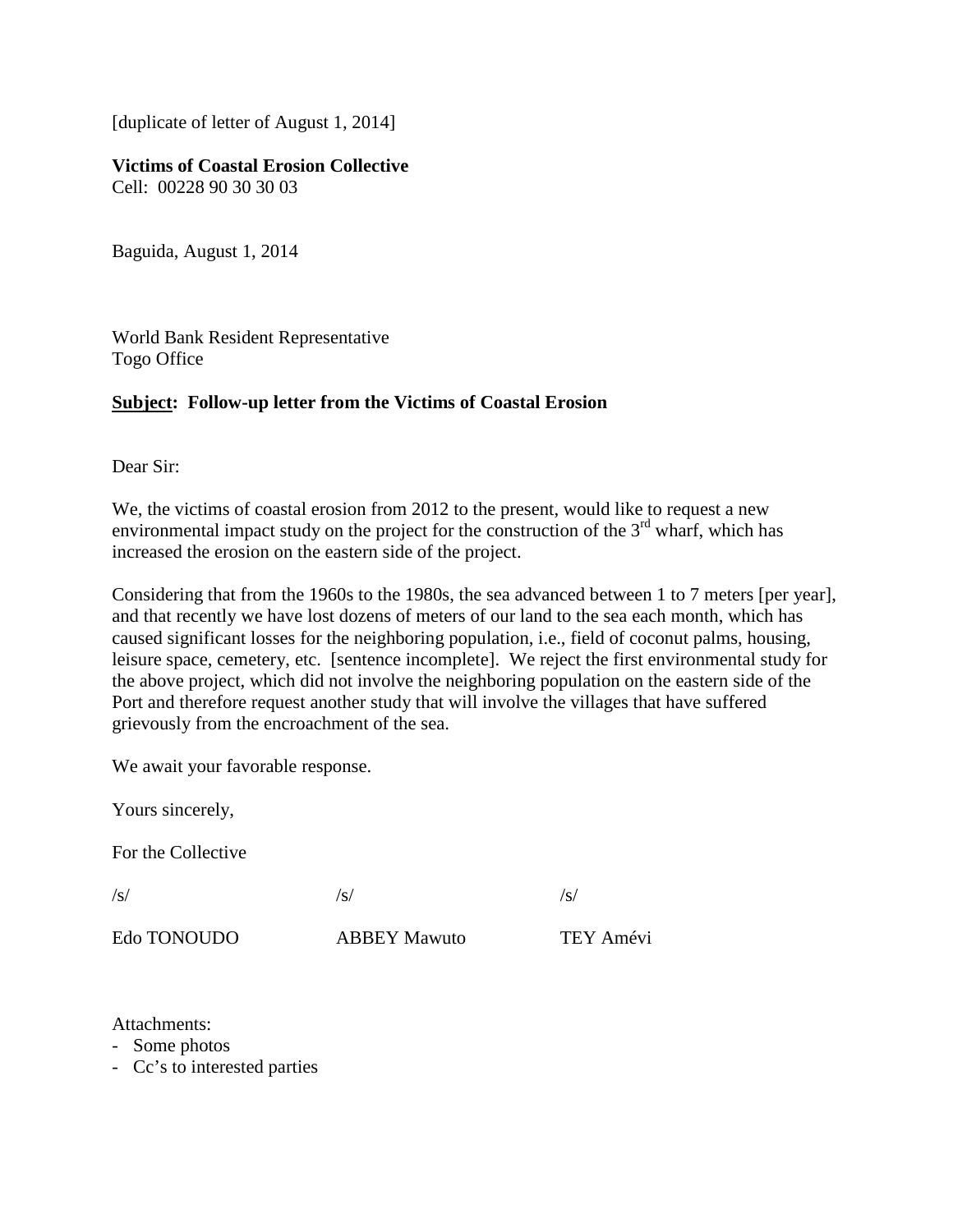# **COLLECTIF DES PERSONNES VICTIMES DE L'EROSION COTIERE TOGO (CPVEC) [TOGO VICTIMS OF COASTAL EROSION COLLECTIVE]**

Erosioncotièrtogo.skyrock.com Tel.: +228 90 30 30 03

Wednesday, February 16, 2015

Chairperson Inspection Panel, USA

**Subject:** Information

Mister Chairperson,

We, the victims of coastal erosion, would like to thank you for last week's phone call despite your very busy schedule. We would like to present a few arguments linking the port for containers project to the third wharf.

In fact the two projects use in common certain material, e.g. sand pomp.

The container port put in place dikes to have deep sea in order to allow big ships to dock.

According to information received from the construction area, the container port is a big port intended to serve the small port for West Africa. It acts as a third wharf and we can even say that it is the fourth wharf. If the third wharf had negative impacts on coastal residents, the container port will as well.

Hence, we urge the Chairperson of the Inspection Panel to send an independent expert to the construction area in order to assess the responsibilities of each party.

While thanking you for the numerous projects of sustainable development that you undertake throughout the world and counting on your good cooperation, we urge you to accept, M. Chairperson, the consideration we have for you.

Have signed for the Collective

 $\sqrt{s}}/s$  /s/

Edo TONOUDO Mawuto ABBEY Amévi TAY